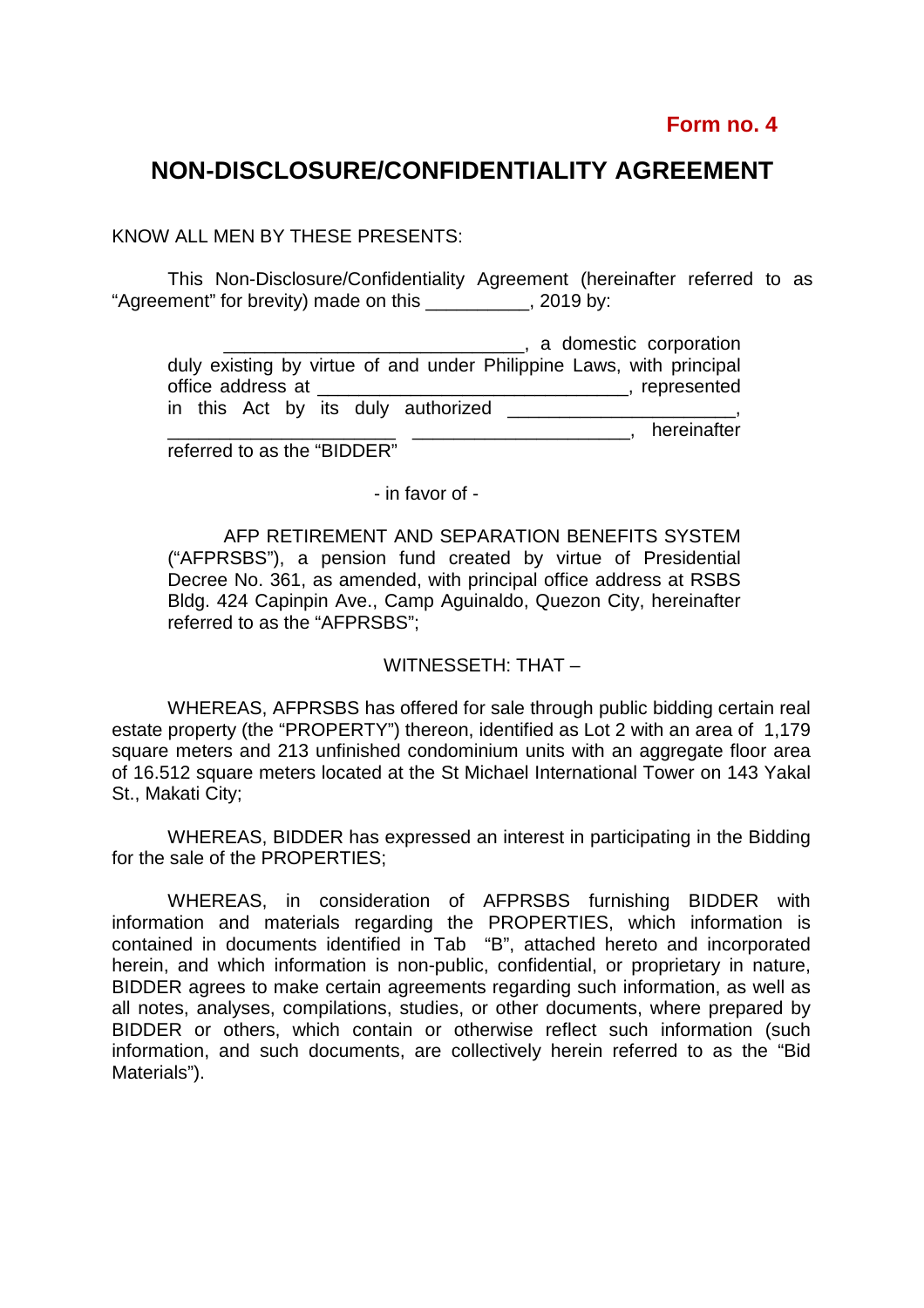NOW, THEREFORE, for and in consideration of the foregoing premises and mutual covenants set forth below, and for other good and valuable consideration, the receipt and sufficiency of which is hereby acknowledged, the AFPRSBS and BIDDER have entered into this Agreement:

Section 1. Term. This Agreement shall become effective as of the date first above-written and shall terminate only upon consummation of the bidding process or when a bidder, who has been declared and approved as the highest bidder, has executed the pertinent sales documents.

Section 2. Limitation on Use. BIDDER shall use the Bid Materials solely for the purpose of evaluating the suitability of the PROPERTIES for purchase and the preparation of their Bid and Bid Documents for such purchase, and for no other purpose.

Section 3. Limited Access. Without prior written consent of AFPRSBS, to be granted or withheld in AFPRSBS' sole discretion, BIDDER shall not disseminate or divulge the Bid Materials to any person or entity, other than as set forth below. BIDDER shall limit access to the Bid Materials to such persons or entities who have need to know the information contained in the Bid Materials for the purpose of advising BIDDER on the suitability of the PROPERTIES for purchase (including, without limitation, any prospective institutional lender from whom the BIDDER may seek financing for the purchase) and assisting BIDDER in the preparation of a bid for such purchase. BIDDER shall keep a record of the recipients of the Bid Materials. BIDDER shall be responsible for any breach of this Agreement by its partners, directors, officers, employees, agents, representatives, affiliates, successors, or assigns. Without the prior written consent of AFPRSBS, which consent may be withheld in its sole discretion, BIDDER shall not directly or indirectly, contact, seek, or attempt to seek any information from any person other than AFPRSBS regarding the Bid Materials.

Section 4. Confidentiality. BIDDER agrees that it shall ensure that all persons or entities to whom it discloses the Bid Materials shall keep the Bid Materials confidential. This Agreement shall be inoperative as to particular portions of the Bid Materials is such information (i) becomes generally available for the public other than as a result of a disclosure by the BIDDER, its partners, directors, officers, employees, agents, representatives, affiliates, successors or assigns; (ii) was available to the BIDDER on a non-confidential basis prior to its disclosure to the BIDDER by AFPRSBS; (iii) becomes available to the BIDDER on a non-confidential basis from a source other than AFPRSBS which source, insofar as is known to the BIDDER after reasonable inquiry, is not prohibited from making the disclosure to the BIDDER; (iv) is independently developed by the BIDDER without use of the Bid Materials.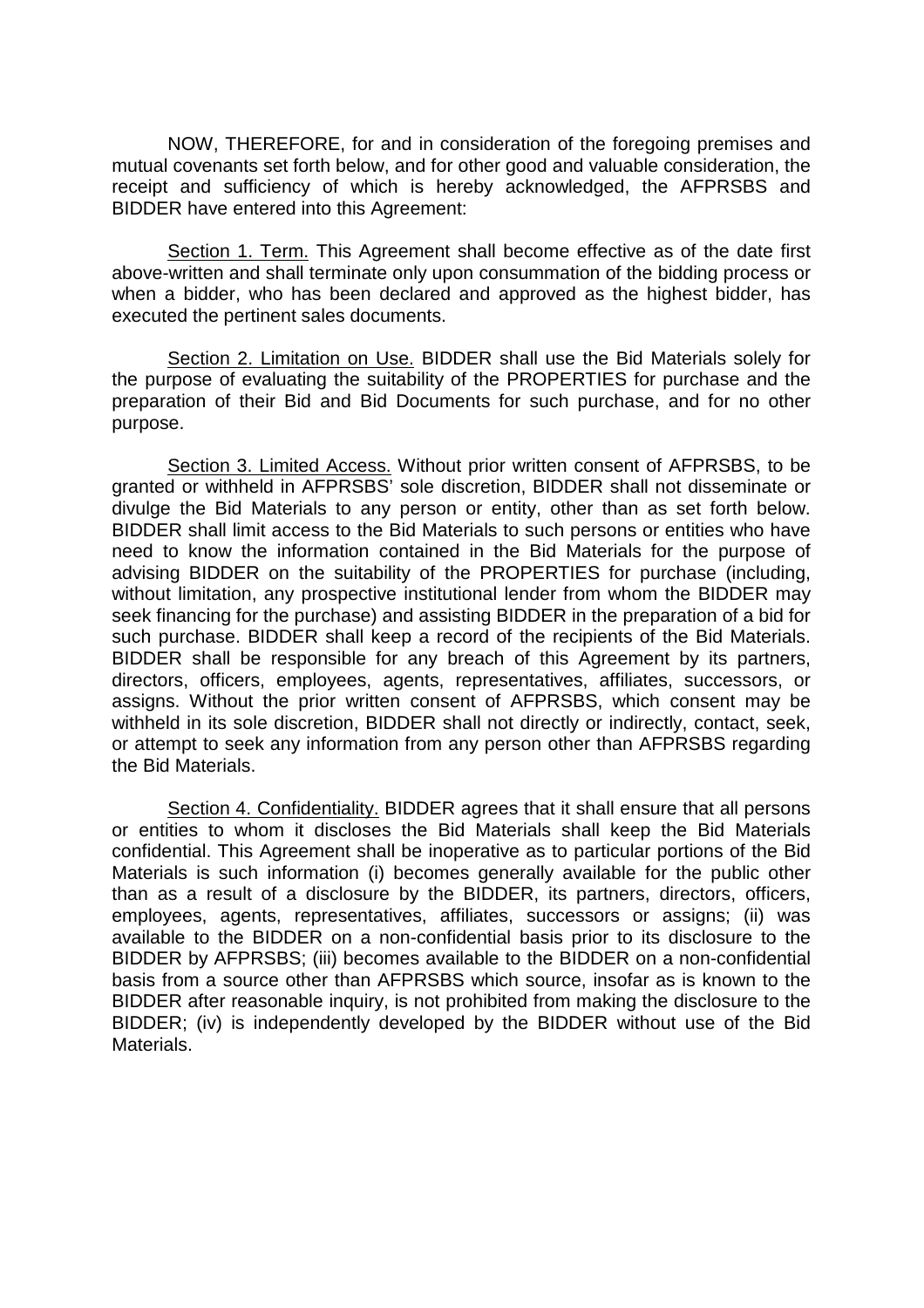Section 5. Other Disclosure. To the extent that the BIDDER is required to disclose the Bid Materials pursuant to the requirements of any legal proceedings, the BIDDER shall notify AFPRSBS within at least three (3) working days of its knowledge of such legally required disclosure so that AFPRSBS may seek an appropriate protective order and/or waive the BIDDER's compliance with this Agreement. Notice shall be both by telephone and in writing. In the absence of a protective order or waiver, the BIDDER may disclose that portion of the Bid Materials which is required to be disclosed pursuant to such legal proceeding if, in the written opinion of its counsel, failure to disclose such Bid Material in any tribunal would subject the BIDDER to liability for contempt, censure or other legal penalty or liability.

Section 6. Liability. If AFPRSBS determines that the BIDDER has breached any provision of this Agreement, AFPRBS may in its sole discretion, exercise any of all legal or equitable rights or remedies to which AFPRSBS is entitled on account of BIDDER's breach. AFPRSBS shall not be deemed to have waived any of its rights or remedies on account of its failure, delay or forbearance in exercising any such right or remedy in a particular instance.

Section 7. Indemnification. The Bidder shall defend, indemnify and hold harmless AFPRSBS from and against any claims, demands, causes of action, losses, damages, liabilities, judgments, costs, and expenses (including attorney's fees) asserted against or incurred by AFPRSBS as a result of any violation of, or failure to comply with, the provisions of this Agreement by the BIDDER or any person or entity to whom it has disclosed the Bid Materials.

Section 8. Release of AFPRSBS. The BIDDER acknowledges and understands that some or all of the Bid Materials may have been prepared by parties other than AFPRSBS, and further acknowledges and understands that AFPRSBS expressly disclaims all representations and warranties either express or implied, including, but not limited to any implied warranty of merchantability or fitness for a particular purpose, and any warranty with respect to the content, completeness or accuracy of the Bid Materials. The BIDDER is responsible for assuring itself as to the content, completeness, or accuracy of the Bid Materials, and any reliance on the Bid Materials shall be solely at BIDDER's risk. The BIDDER hereby releases AFPRSBS from all claims, demands, causes of action, losses, damages, liabilities, judgments, costs and expenses (including attorney's fees) asserted against or incurred by the BIDDER by reason of BIDDER's reliance on or knowledge of the Bid Materials or by any other reason.

Section 9. Effect of Invalid Provision. The invalidity or unenforceability of any provision of this Agreement shall not affect or limit the validity or enforceability of any other provision hereof and such invalid or unenforceable provision shall be construed or deemed amended by the parties only to the extent necessary to make it valid and enforceable.